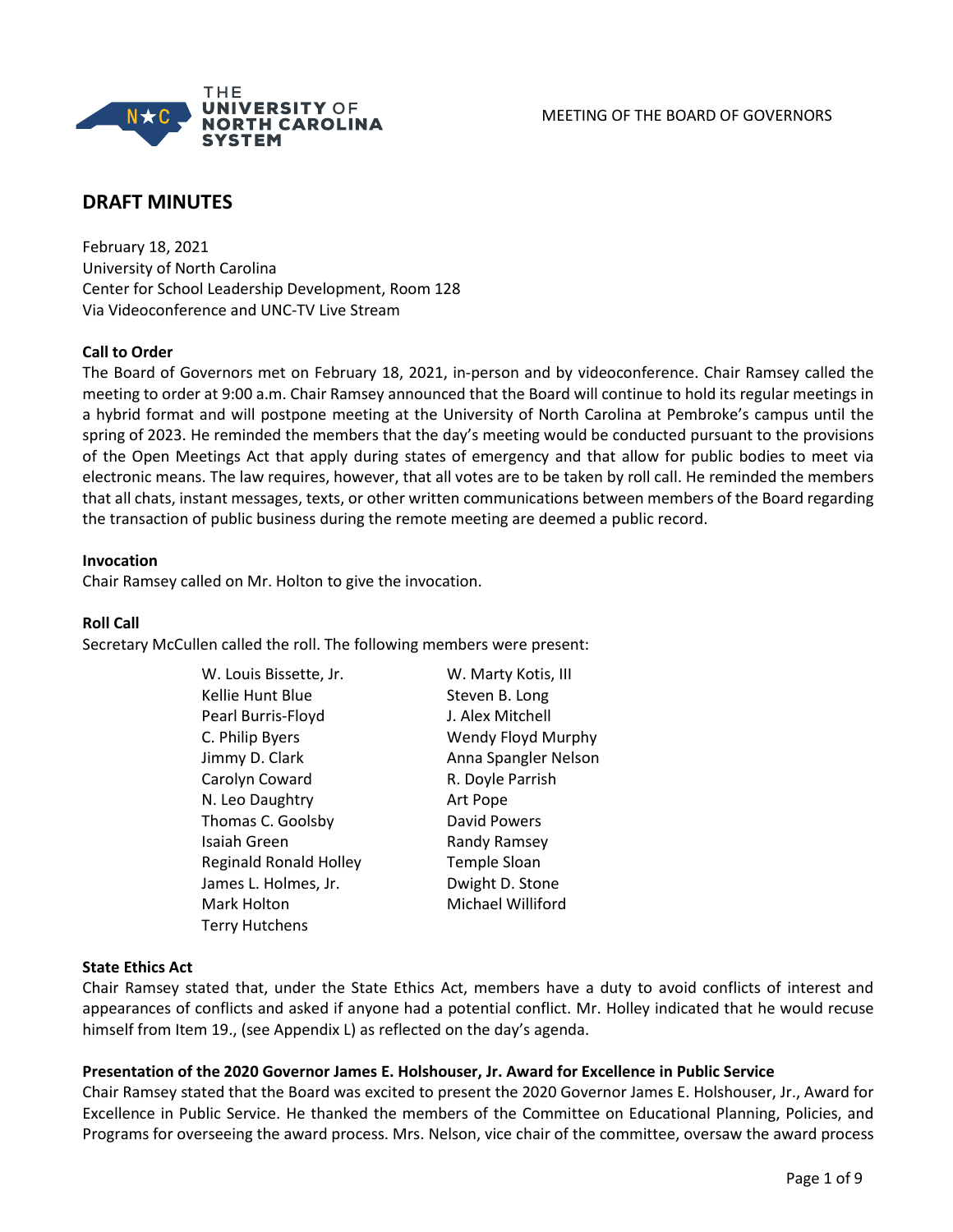and other members of the subcommittee included Mr. Clark and Mr. Goolsby. Chair Ramsey called on Mrs. Nelson

Mrs. Nelson stated that, on behalf of the Board of Governors and this year's subcommittee, it was a privilege to introduce the recipient of the 2020 Governor James E. Holshouser, Jr. Award for Excellence in Public Service. After consideration of many excellent nominees, the subcommittee selected Dr. Billy T. Ogletree, the Catherine Brewer Smith Distinguished Professor of Communication Sciences & Disorders from Western Carolina University. A video presentation highlighting Dr. Ogletree's impressive work and achievements was viewed. Following the video presentation, President Hans congratulated Dr. Ogletree on his distinguished record of public service and stated that "Western Carolina University and all of North Carolina owes you a debt of gratitude for your meaningful contributions to your students, your field, your community, and society at large." He called on Dr. Ogletree for his brief remarks. For a profile of Dr. Ogletree's distinguished work, please see Appendix A.

In closing, Chair Ramsey thanked Dr. Ogletree's family and colleagues, who joined the presentation by video. He congratulated Dr. Ogletree and noted that Dr. Ogletree and faculty across our great University strive on a regular basis to serve in a way that enhances the quality of life for North Carolinians.

#### **President's Report**

President Hans reflected on the challenges caused by last year's COVID-19 pandemic. He spoke about the "handson-deck" approach that the entire system has undertaken in response to the pandemic. He commented that despite the pandemic, the core work of this System has continued with a focus on achieving its strategic goals – improving student success, increasing graduation rates, supporting key growth areas for the state's workforce, and welcoming more first-time generation students from our rural communities. For President Hans' complete report, please see Appendix B.

## **Consent Agenda Items**

Chair Ramsey referred to the consent agenda items listed as Item 5 on the day's consent agenda.

#### Minutes

a. Minutes of January 21, 2021

### Committee on Budget and Finance

b. Capital Improvement Project Appendix Communications and the entries of the entries of the entries of the entries of the entries of the entries of the entries of the entries of the entries of the entries of the entries o

Committee on University Governance

c. Section 300.1.3, Attorney Licensing *(Repealed)* Appendix D and Constantine Constantine Appendix D

**Motion:** Resolved, that the Board of Governors approve the consent agenda items listed on the day's meeting as described above.

**Motion:** Wendy Floyd Murphy **Motion carried** (Roll Call vote taken; see Appendix K)

## **Report of the Committee on Budget and Finance**

Mr. Holmes, chair of the committee, reported that the committee received the state's General Fund update. The update included information on the state's revised consensus revenue forecast. He reported that fiscal year 2020 General Fund Revenues showed an increase over the previous year and the current fiscal year revenues are projected to be higher than previously forecasted.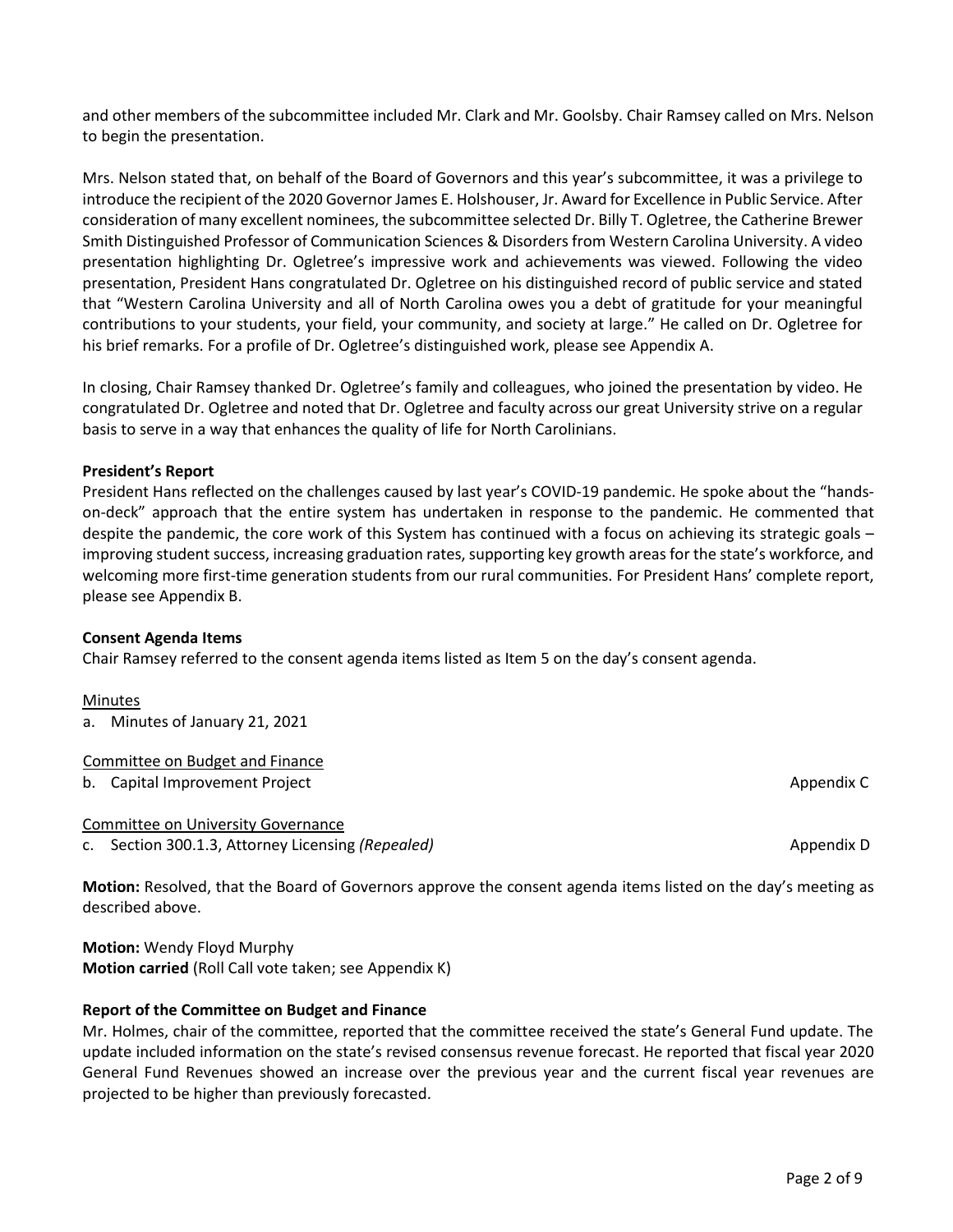Next, the committee considered the 2021-22 tuition and fee authorization. The Board recommended an increase for nonresident student rates and no tuition increase for resident students.

**Motion:** Resolved, that on behalf of the Committee on Budget and Finance, the Board approve the proposed Authorization of Tuition for 2021-22 (see Appendix E).

**Motion:** James L. Holmes, Jr. **Motion carried** (Roll Call vote taken; see Appendix K)

The committee also considered and approved fee increases, including a three percent cap on mandatory student fee increases enacted by the 2016 General Assembly.

**Motion:** Resolved, that on behalf of the Committee on Budget and Finance, the Board approve the proposed Authorization of Fees for 2021-22 (see Appendix F).

**Motion:** James L. Holmes, Jr. **Motion carried** (Roll Call vote taken; see Appendix K)

Mr. Holmes reported that the committee considered and approved a motion offered by Mr. Mitchell, who proposed that the campus security fee include suicide counseling and prevention to the list of authorized uses of the campus security fee.

Chair Ramsey opened the floor for discussion. Mr. Kotis suggested that language be inserted to include "suicide intervention and crisis response teams." Without objection, the Board voted to accept Mr. Mitchell's proposal including the additional language.

**Motion:** Resolved, that on behalf of the Committee on Budget and Finance, the Board approve the additional use of campus fees to include suicide counseling, prevention, intervention, and crisis response teams.

**Motion:** James L. Holmes, Jr. **Motion carried** (Roll Call vote taken; see Appendix K)*.*

Next, the committee received an update on the 2021-23 base budget request, which the committee approved. The base budget reflects limited adjustments to the current year authorized budget. The current base budget is \$2.96 billion and reflects the expansion budget priorities previously approved by the Board (see Appendix G).

**Motion:** Resolved, that the Board of Governors approve the proposed 2021-23 Base Budget Request.

**Motion:** James L. Holmes, Jr. **Motion carried** (Roll Call vote taken; see Appendix K)

Mr. Holmes explained that every biennium, the University reviews its capital improvement projects and prepares a six-year capital improvement plan. The campuses were directed to focus their 2021-27 six-year capital improvement plans on extending the use of existing buildings rather than proposals for new construction or expansion (see Appendix H). The plans were used to develop recommended priorities for the 2021-23 biennium budget.

**Motion:** Resolved, that the Board of Governors approve the proposed 2021-23 Capital Improvement Priorities.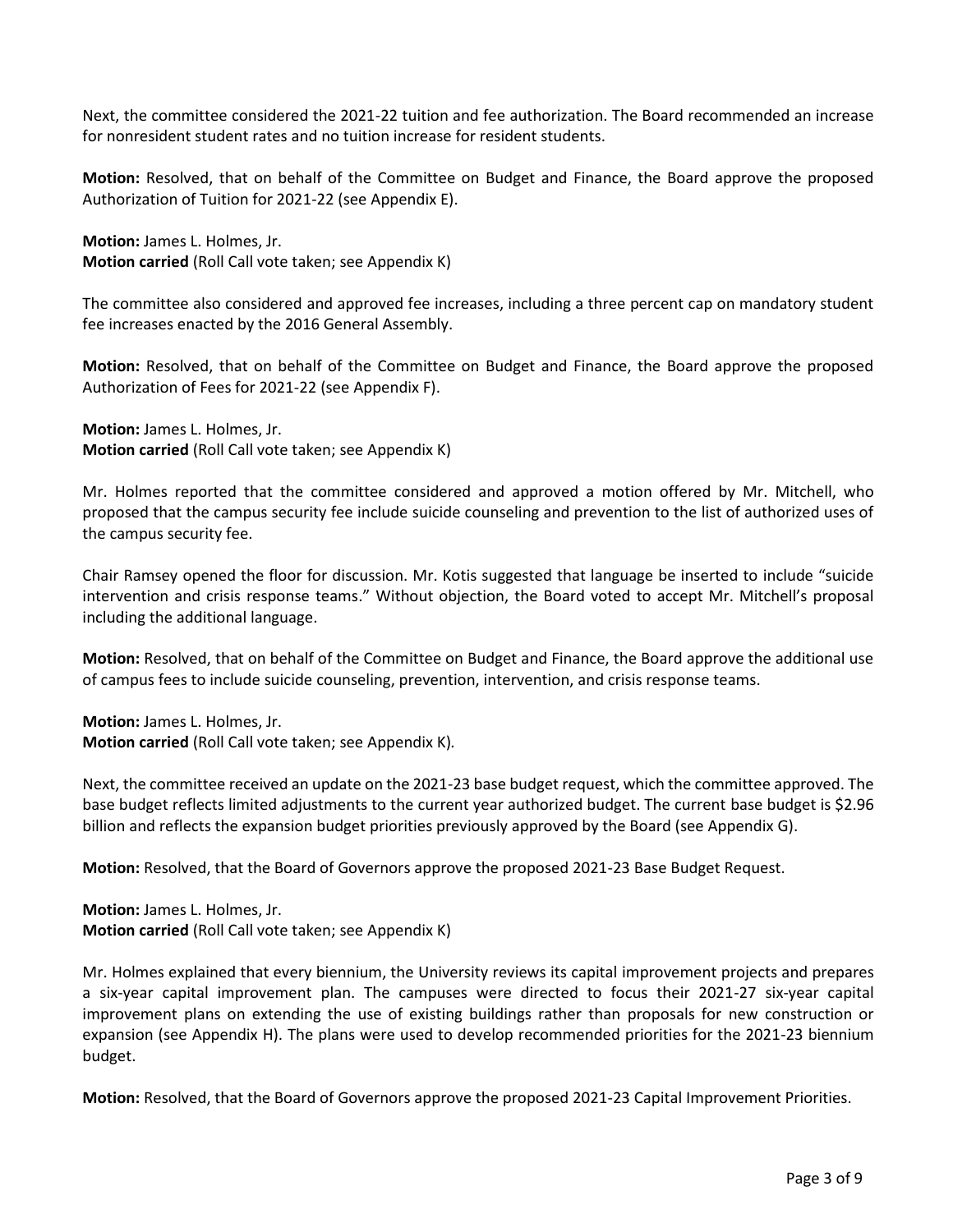## **Motion:** James L. Holmes, Jr. **Motion carried** (Roll Call vote taken; see Appendix K)

Next, the committee considered and approved routine administrative and transactional items. It approved an increased authorization for a capital improvement project requested by East Carolina University and voted to place this item on the day's consent agenda, which was approved by the Board (see Appendix C).

Finally, the committee received an update from Mrs. Murphy, chair of the Task Force on Pricing, Flexibility, and Affordability. The task force finalized a recommendation to define distance education programs for fee-charging purposes. The recommendation was considered and approved by the task force and will be discussed with the Committee on Budget and Finance at its next meeting

## **Report of the Committee on Educational Planning, Policies, and Programs**

Mr. Sloan, chair of the committee, reported that the committee considered and approved an amendment to Section 700.1.3 of the UNC Policy Manual – *Out-of-State Undergraduate Enrollment*. The amendment would raise the cap on nonresident first-time freshmen students from 18 to 25 percent for the UNC System's HBCUs. This item will be brought before the full Board for approval at its next meeting.

The committee heard an update on the spring 2021 enrollment and the System's progress on the Strategic Plan goals and metrics.

In closing, Mr. Sloan reported that the committee received the annual report on Career and College Promise and Cooperative Innovation High School Programs.

## **Report of the Committee on Personnel and Tenure**

Mrs. Blue, chair of the committee, called on Mr. Garrett Killian, chair of the UNC Staff Assembly, for his report on behalf of the staff assembly. Mr. Killian spoke about how the System employees were adapting to remote working arrangements since the COVID-19 pandemic began. The staff assembly was encouraged that the UNC System's Human Resources office is developing a policy for more teleworking options.

Mr. Killian also reported that the 2021 Chancellors' Cup Tournament, which raises money to support the Janet B. Royster Memorial Staff Scholarship Fund, is scheduled for Wednesday, September 29, 2021. Next, he commented on the impressive work of the UNC Racial Equity Task Force. The staff assembly will continue to follow the recommendations that were identified in the report.

In closing, Mr. Killian thanked the Board for including staff salary increases in the recent UNC Legislative Priorities.

## **Report of the Committee on University Governance**

Mr. Powers, chair of the committee, reported that the committee continued its series of presentations on free expression and free speech. He recalled that in November 2020, the committee heard a presentation by three faculty members from UNC-Chapel Hill, which provided an informative look at the "state of things" on UNC-Chapel Hill's campus. At its meeting the previous day, the committee hosted its second presentation, which included Chancellor Dixon, Chancellor Sartarelli, and two current students – Dalton George from Appalachian State University and John Waugh from UNC Charlotte. The panelists shared viewpoints on the topic and described what the campuses are doing to protect free speech and expression. Mr. Powers thanked the participants and noted that the committee will continue discussion on this topic.

Next, the committee discussed the Board of Governors process for nominating candidates to the boards of trustees. Members of the committee have been working diligently with the chancellors and boards of trustees' chairs on the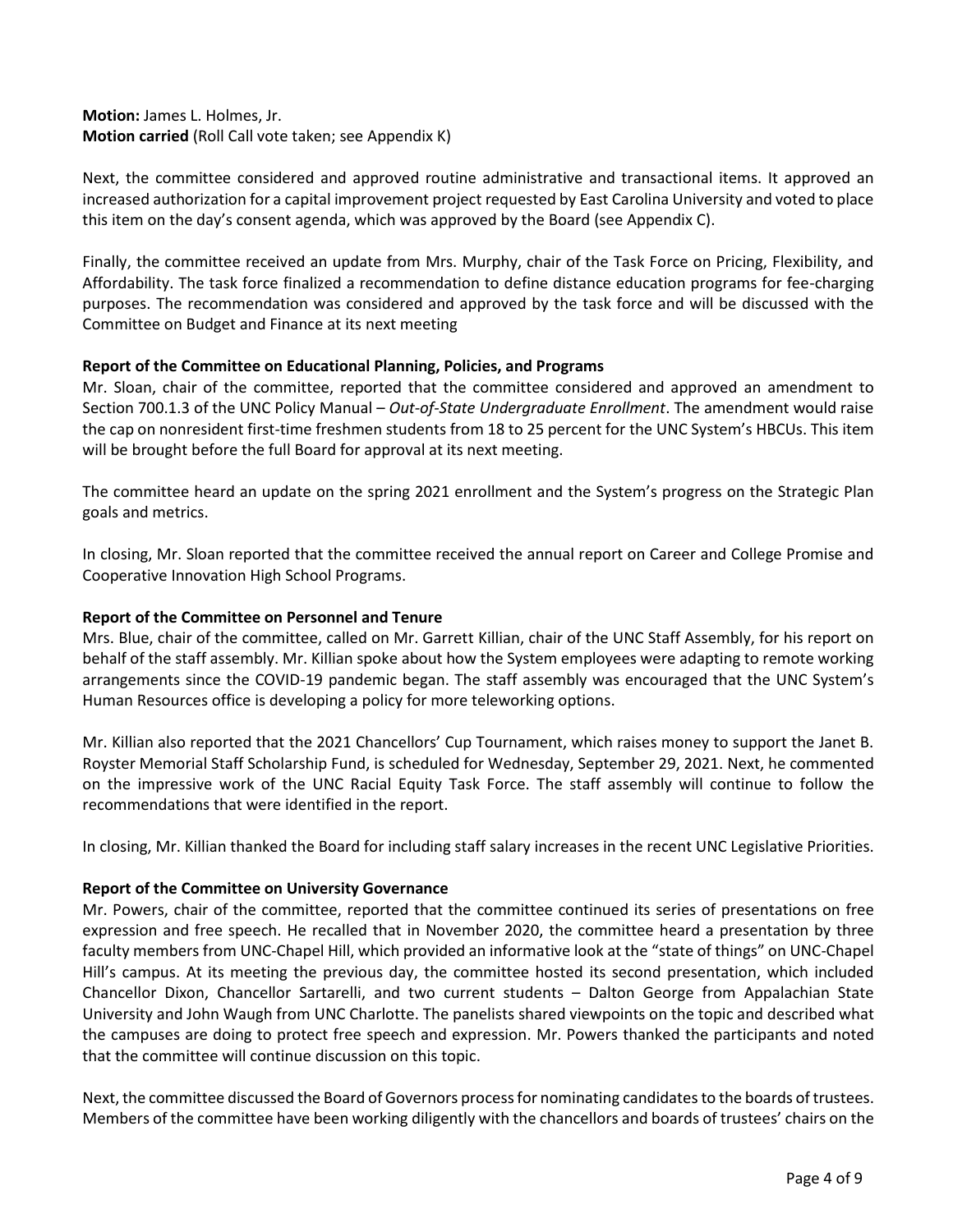process. The committee will consider the entire list of trustee nominations and bring the list of nominees to the full Board for approval at its next meeting.

Finally, Mr. Powers reminded the Board of the following upcoming appointments: the North Carolina Teaching Fellows Commission has two vacancies, which will be brought before the committee at its April meeting; and UNC Press has three vacancies, which will be brought before the committee in May for approval.

### **Report of the Committee on Public Affairs**

Mr. Byers, chair of the committee, reported that the committee reviewed activities that had taken place since its meeting. The committee heard a state relations update on activitiesin the North Carolina General Assembly related to the UNC System's effort to promote its 2020-21 budget proposal and legislative agenda.

The committee also heard an update on federal relations, which included the latest information on the COVID-19 stimulus package. The federal relations staff highlighted the funding relief that was included in the legislation for higher education as well as funds designated for the UNC System's institutions. Mr. Byers recalled that at its meeting last month, the committee reviewed the UNC System's Federal Priorities for the 117<sup>th</sup> Congress. The committee approved the item and presented it to the full Board for approval (see Appendix I).

**Motion**: Resolved, that on behalf of the Committee on Public Affairs, the Board vote to approve the UNC System's Federal Priorities as described above.

**Motion:** Mr. C. Philip Byers **Motion carried** (Roll Call vote taken; see Appendix K)

### **Report of the Committee on Audit, Risk Management, and Compliance**

Mr. Holton, chair of the committee, reported that the committee heard a summary of the 2020 Fiscal Year Financial Statement Audit Reports issued by the Office of the State Auditor. The reports contained no audit findings. Next, the committee received an overview by Mr. Bryan Heckle, NC Department of Insurance, regarding the UNC System's property insurance coverage and exclusions. Effective January 1, 2021, all institutions have a broad scope of property insurance coverage at "all risk special form."

Next, the committee heard a presentation related to efforts that would address key enterprise risks in campus safety and security. Mr. Holton recalled that at its last meeting, the committee requested staff and campus police chiefs to bring forth strategies for recruiting campus law enforcement officers. The committee considered four recommendations. The first recommendation was to eliminate the cap on tuition waivers and fees for full time campus law enforcement officers. The committee approved this recommendation, which would require proposing an amendment to G.S. 116-143(d). Mr. Holton offered the following motion.

**Motion:** Resolved, that per the 2021 UNC Legislative Policy Priorities, the Board of Governors approve the inclusion of legislation amending G.S. Chapter 116-143(d) to eliminate the cap on tuition and fee waivers for the UNC System's campuses' law enforcement officers.

**Motion:** Mr. Mark Holton **Motion carried** (Roll Call vote taken; see Appendix K)

The committee considered and approved three other recommendations for recruiting law enforcement officers, including: enhancing the salary structure, career ladder, and organizational structure of campus law enforcement; developing plans to launch training programs at Samarcand Training Facility as well as identify equipment needs; and developing a system for dual employment to fill critical vacancies.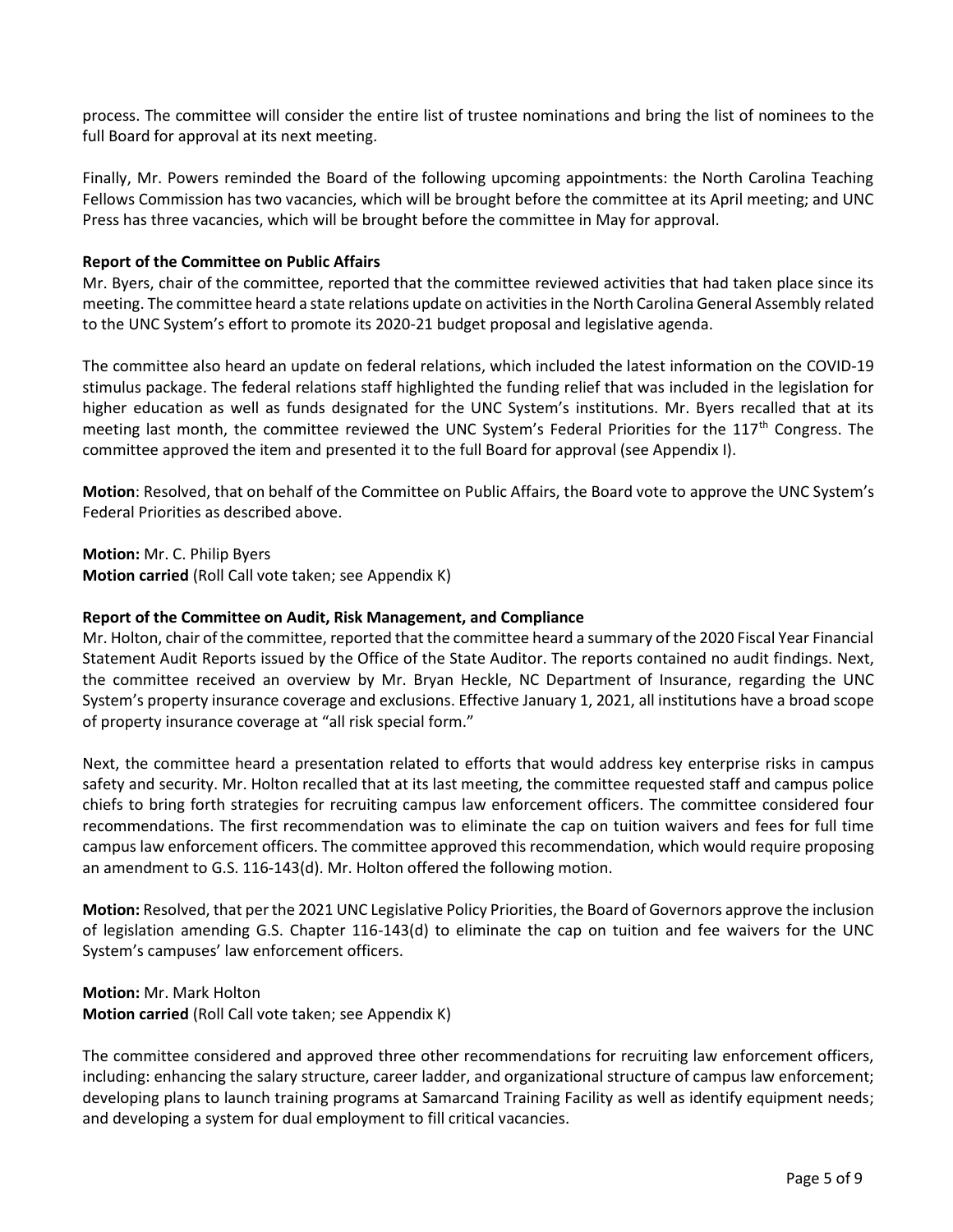### **Report of the Committee on Strategic Initiatives**

Mrs. Coward, chair of the committee, reported that the committee continued its discussion of innovation in higher education. The committee explored demographic projections, which predict that colleges will see a slowdown of traditional college-aged students. These new projections could have a significant implication for the System, which relies heavily on traditional-aged students. The committee will continue to explore strategies and tactics designed to attract and retain students that include offering online programs in high-demand fields, flexible schedules with multiple start dates, employer partnerships, and stackable credentials.

### **Report of the Committee on Military and Veterans Affairs**

Mr. Daughtry chair of the committee, reported that the committee heard an update from Ms. Lauren Augustine, vice president of government affairs for Student Veterans of America. She spoke about a bill that Congress passed last year – Isakson and Roe Veterans Health Care and Benefits Improvement Act of 2020 – which requires all institutions of higher education to provide in-state tuition to students using federal veterans' education benefits, who are living within the state, regardless of formal residency status.

The committee heard an update on the UNC System's new partnership with the U.S. Army 82<sup>nd</sup> Airborne Division at Fort Bragg on important research initiatives designed to advance the national security mission. Mr. Daughtry also reported on the U.S. Department of Defense appropriation bill that will support academic partnerships with Army operational units. The partnership will strengthen the System's existing relationship with the military and allow for opportunities to enhance education, research, and innovation in STEM-related disciplines. The committee was also briefed on a presentation given to White House officials last summer that raises awareness of the current veterans' suicide rate.

### **Chair's Report**

Chair Ramsey spoke about the UNC System's efforts and response to the COVID-19 pandemic. Since the onset, the UNC System has worked together in a very collaborative manner with our state and emergency management departments. As an example, North Carolina A&T State University opened a COVID-19 vaccination clinic on its campus and offered vaccinations to the community. Several other constituent institutions have followed suit and UNC Health Care System has administered 160,000 vaccinations to residents across our state.

Next, Chair Ramsey noted that the UNC System is working diligently to have students return to campus. The campuses have been able to open for some form of in-person classes and continue to make every effort to protect their community while educating the workforce that will help rebuild our state's economy.

Chair Ramsey referred to the System's five-year strategic plan that was developed in 2016. He was pleased that several of the plan's goals – student success and access, affordability, efficiency, economic impact, community engagement, and excellent and diverse institutions – have exceeded on many fronts. He noted that graduation rates have increased and many of our students are finishing degrees more efficiently. The System will continue efforts to help increase accessibility for low-income and rural students. The System also reached record enrollment numbers last year. He was pleased that the Board voted to keep in-state tuition flat for the fifth consecutive year. He thanked the Committee on Budget and Finance for its diligent work.

In closing, Chair Ramsey thanked the General Assembly for its continued support of the UNC System and looks forward to continuing to work with the legislature to ensure that the N.C. Promise Program continues. Chair Ramsey recognized President Hans for doing an amazing job in a difficult role and thanked him for his outstanding leadership.

\*\*\*\*\*\*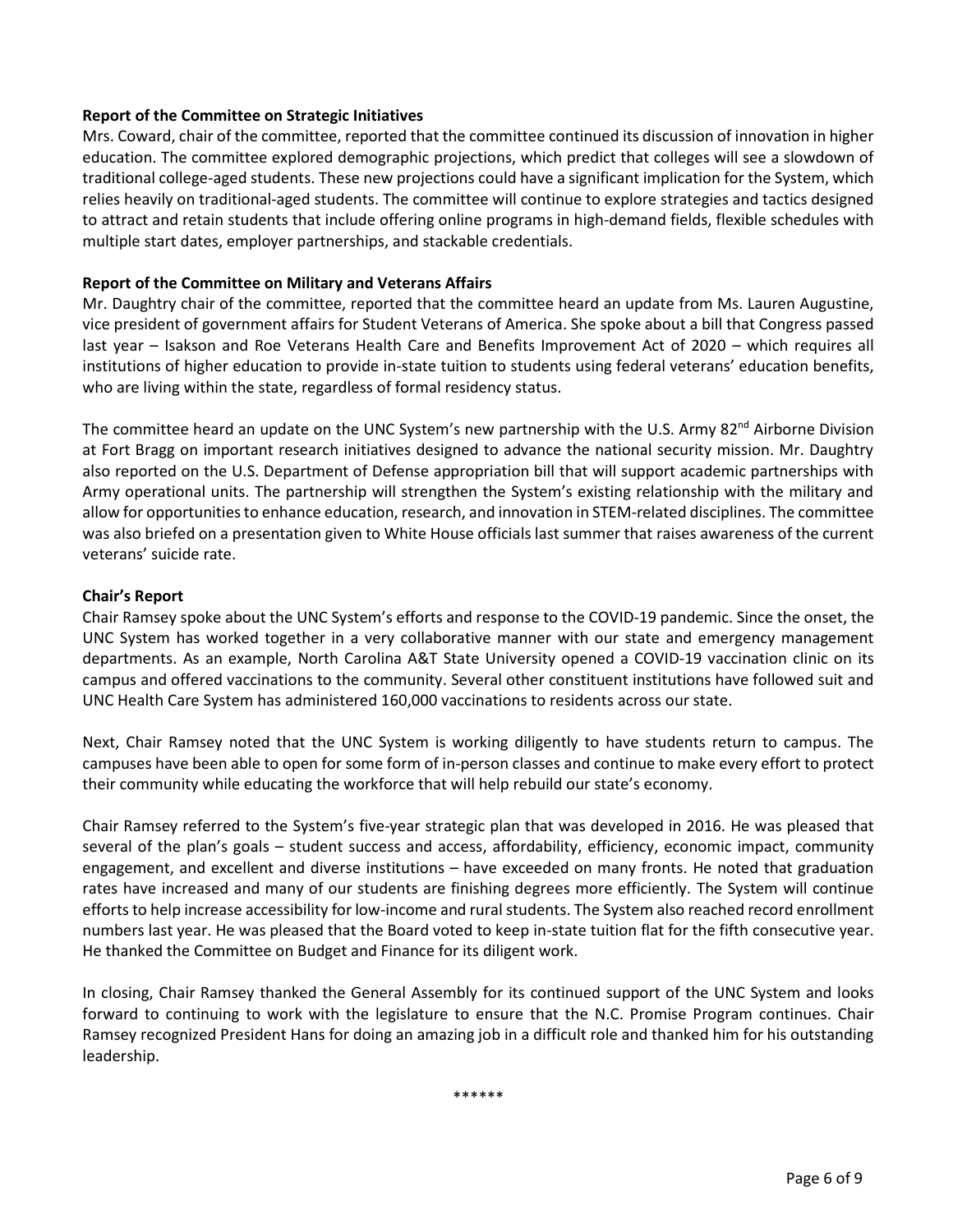Chair Ramsey called on Secretary Burris-Floyd for a motion to go into closed session.

**Motion:** Resolved, that the Board go into closed session to prevent the disclosure of information that is privileged or confidential under Article 7 of Chapter 126 and § 143-748 of the North Carolina General Statutes, or not considered a public record within the meaning of Chapter 132 of the General Statutes; consult with its attorney to protect attorney-client privilege; and to consider the qualifications, competence, performance, or condition of appointment of a public officer or employee or prospective public officer or employee pursuant to N.C. General Statute 143-318.11(a)(1), (2), (3), and (6) (see Appendix J).

**Motion:** Pearl Burris-Floyd **Motion seconded:** Kellie Hunt Blue **Motion carried** (Roll Call vote taken; see Appendix K)

The Board went into closed session at 10:37 a.m. and returned to open session at 10:57 a.m.

\*\*\*\*\*\*

## **Report of the Committee on Personnel and Tenure**

Mrs. Blue, chair of the committee, reported that the committee heard an update on various human resourcesrelated topics including COVID-19 work/leave provisions and the work that is underway on the EHRA non-faculty salary ranges. The committee reviewed an informational report on recent salary increase request activity. The report illustrated a substantive decrease in salary activity approved by the president as compared to the equivalent period from a year ago. The committee also reviewed a routine informational report.

Next, the committee received a report on the use of a System-wide model, known as JCATs (Job Categories Analysis), that categorizes a broad range of positions across the System. The report analyzes the composition of the University's workforce, which is the basis for a study that is underway to examine the University's administrative positions.

Lastly, President Hans presented his nominee for the next chancellor of Fayetteville State University. The committee voted to accept the president's recommendation and submit the nominee and the proposed terms of the nominee's employment to the full Board. Mrs. Blue called on President Hans to present his candidate.

President Hans remarked that Dr. Peggy Valentine has served as the interim chancellor of Fayetteville State University since August 2019. He thanked Dr. Valentine for her leadership. Next, President Hans recommended the appointment of Mr. Darrell Allison as the next chancellor at Fayetteville State University, effective March 15, 2021. President Hans provided a summary of Mr. Allison's background and experience. In recommending him, President Hans stated that Mr. Allison is a creative leader, who understands the value of Fayetteville State University to the community, the region, and the state, and that his expansive career in education and service to the UNC System has been important to this state, and especially our HBCUs.

**Motion:** Resolved, that on behalf of the Committee on Personnel and Tenure, the Board of Governors vote to accept the appointment of Mr. Darrell Allison as the next chancellor of Fayetteville State University.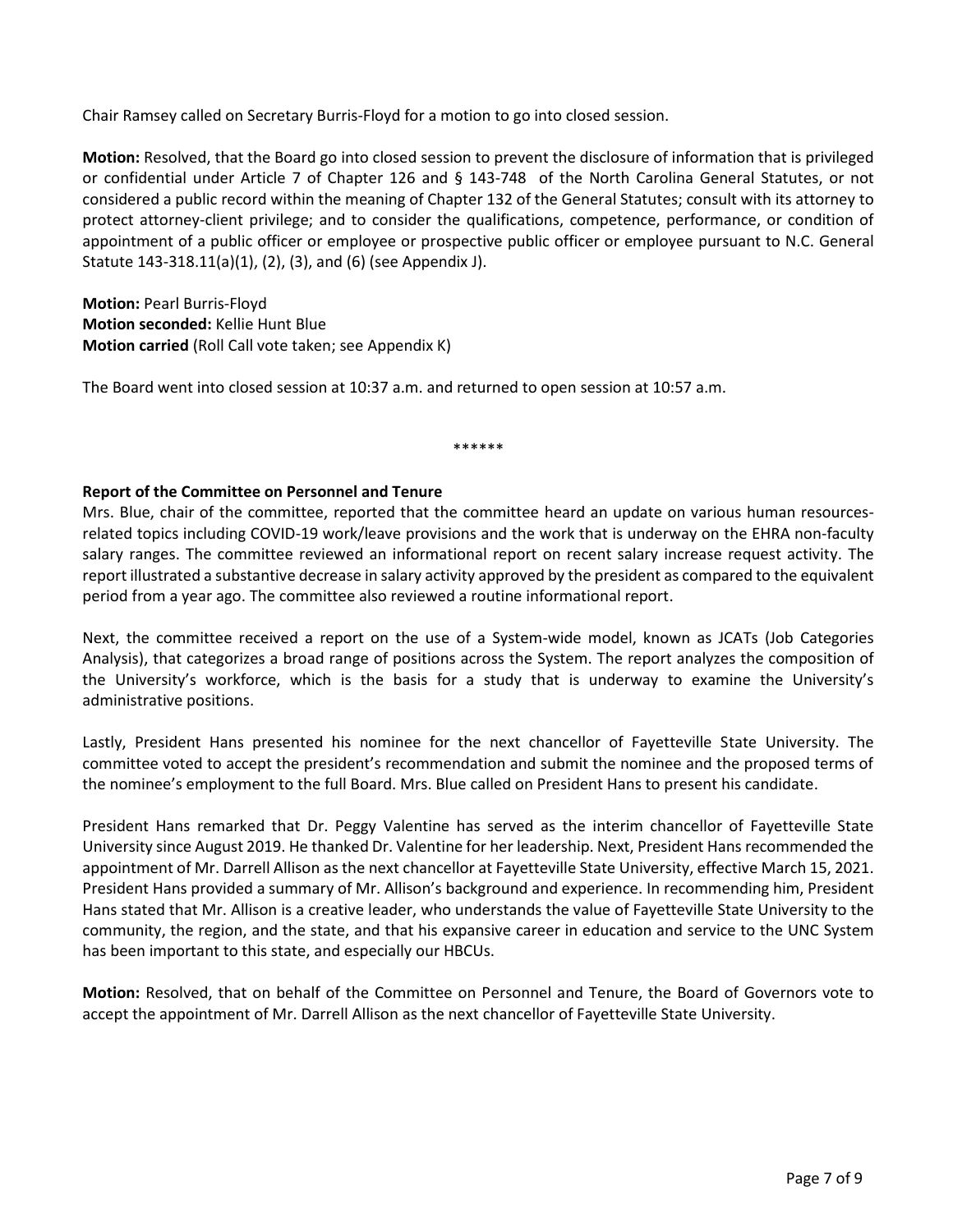**Motion***:* Kellie Hunt Blue **Motion carried** (Roll Call vote taken; see Appendix K)

There being no further business, the meeting adjourned at 10:52 a.m. The next meeting of the Board of Governors is scheduled for Thursday, April 22, 2021, at the UNC Center for School Leadership Development in Chapel Hill.

Pearl Burris-Floyd, Secretary

 $\overline{\phantom{a}}$  ,  $\overline{\phantom{a}}$  ,  $\overline{\phantom{a}}$  ,  $\overline{\phantom{a}}$  ,  $\overline{\phantom{a}}$  ,  $\overline{\phantom{a}}$  ,  $\overline{\phantom{a}}$  ,  $\overline{\phantom{a}}$  ,  $\overline{\phantom{a}}$  ,  $\overline{\phantom{a}}$  ,  $\overline{\phantom{a}}$  ,  $\overline{\phantom{a}}$  ,  $\overline{\phantom{a}}$  ,  $\overline{\phantom{a}}$  ,  $\overline{\phantom{a}}$  ,  $\overline{\phantom{a}}$